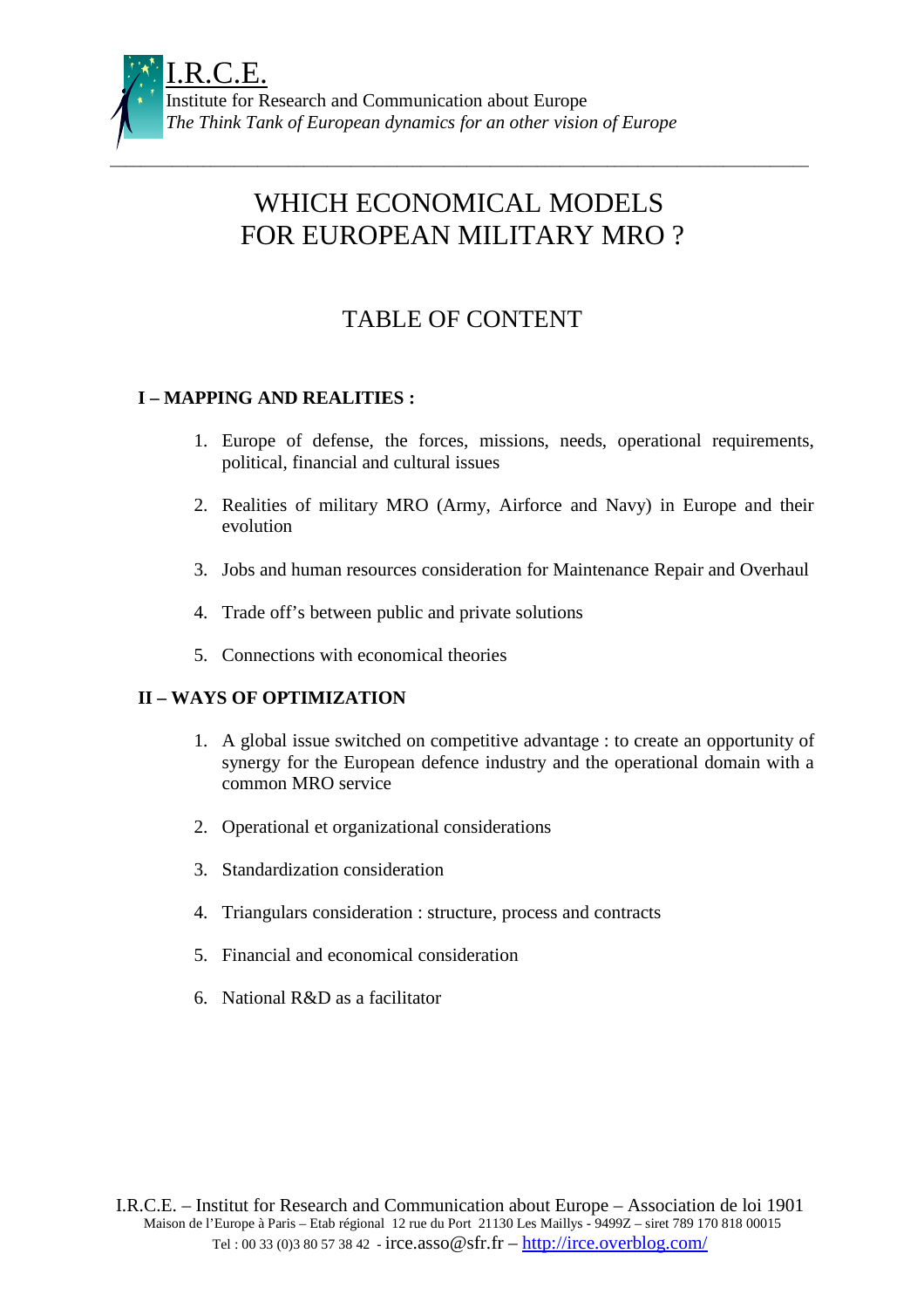## **I – MAPPING AND REALITIES :**

- I-1 : Europe of defence
	- **The forces** 
		- $\triangleright$  The hard core of major countries
		- $\triangleright$  The 28 Members
	- The commun and specific missions
		- $\triangleright$  Nations alone, in coalition, in multinational operations

\_\_\_\_\_\_\_\_\_\_\_\_\_\_\_\_\_\_\_\_\_\_\_\_\_\_\_\_\_\_\_\_\_\_\_\_\_\_\_\_\_\_\_\_\_\_\_\_\_\_\_\_\_\_\_\_\_\_\_\_\_\_\_\_\_\_\_\_\_\_\_\_\_\_\_\_\_\_\_\_\_\_\_\_\_\_\_\_\_\_

- The needs and operational requirements
	- $\triangleright$  National aspects, overseas operations
- The national and international requirements
- The multicultural, political and financial issues
	- $\triangleright$  Choice of acquisition and or versus choice of maintenance ?
	- $\triangleright$  Economical choice and defence choice ?
- **I 2 : The realities of military MRO (Army, Airforce and Navy) in Europe and its evolution**
	- History about logistic and maintenance since the 18th century
		- $\triangleright$  Between public-private partnership and integration in armed forces
		- $\triangleright$  Success and failure stories during conflicts
	- The different kinds of material and their configurations
		- $\triangleright$  Old, rustic, strong and upgraded
		- $\triangleright$  New, efficient, technical but fragile and dependant
	- The differences between operational needs and overseas actions
		- $\triangleright$  Current management in peace to crisis management in war time
		- $\triangleright$  Overseas interventions brakes dues to budgetary aspects
	- **The national state actors**
	- The national and European private actors
	- Public-private initiatives experiences
	- The process and different intervention level and their management within the countries and for projected action
	- The MRO structural models
		- $\triangleright$  Case of materials developed and used in only one country
		- $\triangleright$  Case of materials developed and used through cooperation
		- $\triangleright$  Case of materials bought « on the shelf »
		- $\triangleright$  NATO and OCCAR models
		- $\triangleright$  Innovative models, and impacts about costs, delays and performance
		- $\triangleright$  The common bases Army, Navy and Air Force
	- The different models of contracts by types of materials and equipment
		- $\triangleright$  Usual and simple contracts
		- $\triangleright$  MCO contracts with period of time of utilisation
		- $\triangleright$  The optimum duration
- I.R.C.E. Institut for Research and Communication about Europe Association de loi 1901 Maison de l'Europe à Paris – Etab régional 12 rue du Port 21130 Les Maillys - 9499Z – siret 789 170 818 00015 Tel: 00 33 (0)3 80 57 38 42 - irce.asso $\circ$ sfr.fr – http://irce.overblog.com/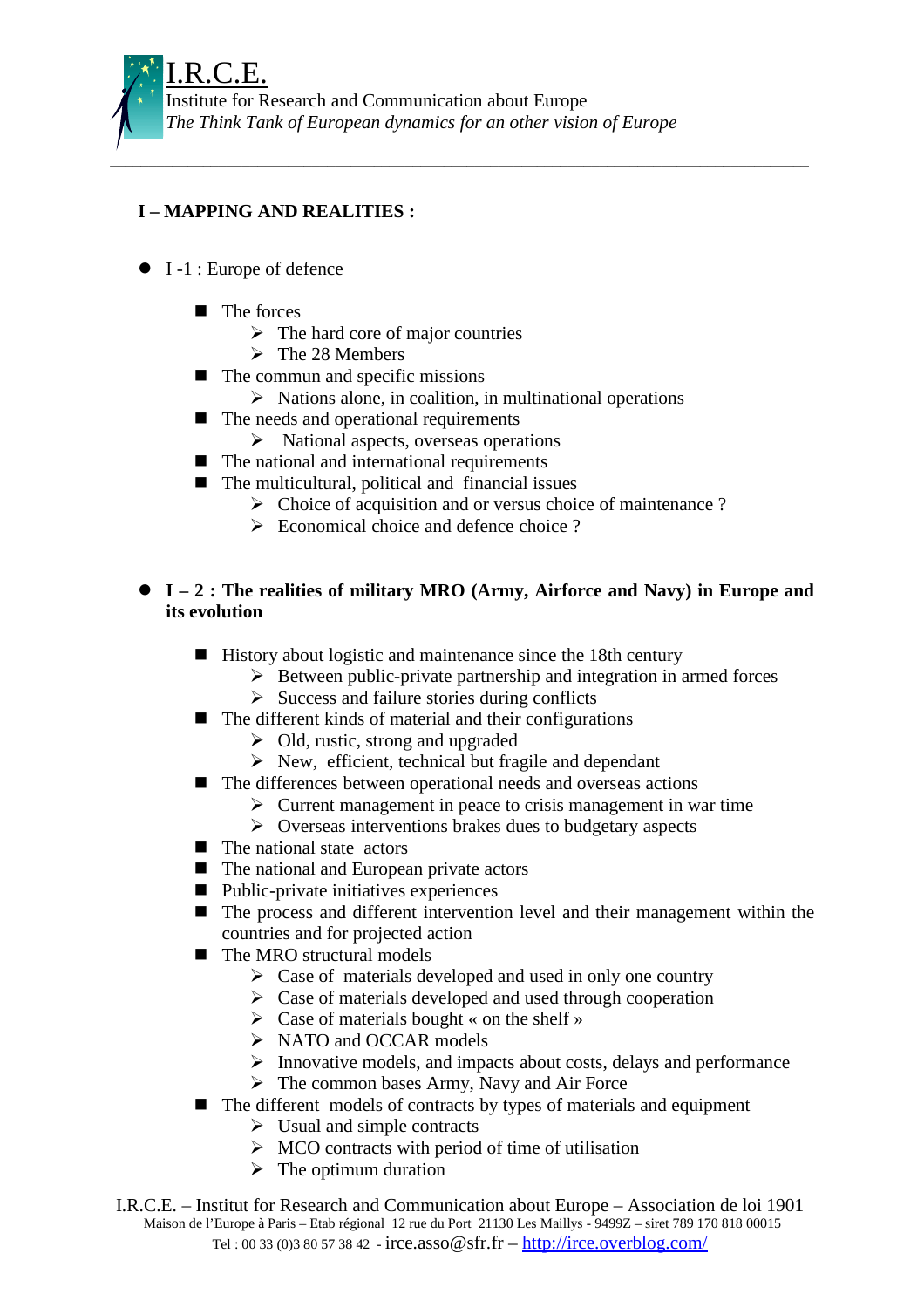

Institute for Research and Communication about Europe *The Think Tank of European dynamics for an other vision of Europe*

\_\_\_\_\_\_\_\_\_\_\_\_\_\_\_\_\_\_\_\_\_\_\_\_\_\_\_\_\_\_\_\_\_\_\_\_\_\_\_\_\_\_\_\_\_\_\_\_\_\_\_\_\_\_\_\_\_\_\_\_\_\_\_\_\_\_\_\_\_\_\_\_\_\_\_\_\_\_\_\_\_\_\_\_\_\_\_\_\_\_

 $\triangleright$  After sale ou sale included, other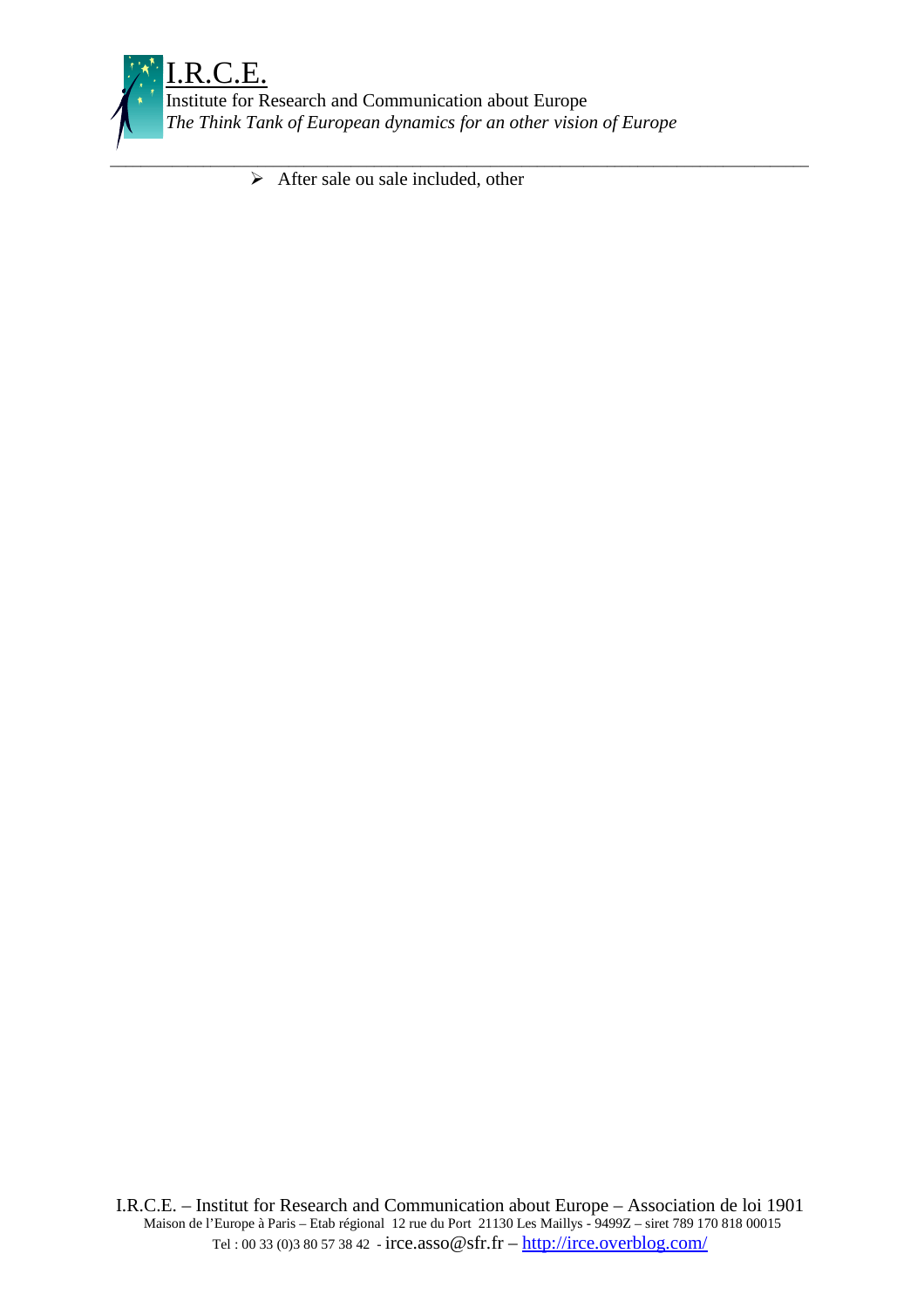

- **I 3 :** Jobs and Human resources consideration for Maintenance Repair and Overhaul
	- **E** Necessity of industrial flexibility with small series / production line

\_\_\_\_\_\_\_\_\_\_\_\_\_\_\_\_\_\_\_\_\_\_\_\_\_\_\_\_\_\_\_\_\_\_\_\_\_\_\_\_\_\_\_\_\_\_\_\_\_\_\_\_\_\_\_\_\_\_\_\_\_\_\_\_\_\_\_\_\_\_\_\_\_\_\_\_\_\_\_\_\_\_\_\_\_\_\_\_\_\_

- Concept of service / Concept of product
- The adaptability of the workers
- The economical options to repair or to change
	- The advantages of a cost reduced by 30% to 50%
	- $\triangleright$  The industrial risks
	- $\triangleright$  The risk of spare parts copy
- The best technical and economical options for intervention
	- $\triangleright$  Scheduled visit or visit when failure
	- $\triangleright$  Contractual or « a la carte ».
	- $\triangleright$  Global or specific
- The necessary intelligence between maintainers and manufacturers
	- $\triangleright$  Differences of capacities and know how between Maintenance & Repair companies on the one hand and Manufacturing on the other hand
	- $\triangleright$  Different jobs for the same quality
	- $\triangleright$  Advantages and risk to contract with an independent company from the Manufacturer (OEM), eventually to a group of Small & Medium companies with direct payment
	- $\triangleright$  The key or missing link of the permanent technical link and a financial fee to the manufacturer
- - The necessary understanding between companies and the customer for the higher capacity
	- $\triangleright$  The possibility, for industrial companies, to balance the lack of orders by an increase of the MRO
	- $\triangleright$  To war to be the closer with the customer for its satisfaction
	- $\triangleright$  The natural national link but why not a externalization ?
	- $\triangleright$  Risk and opportunities to contract in Europe, and outside of Europe, for each product
	- $\triangleright$  The limits of the game when the forces must go to war
	- $\triangleright$  The limits of the ethic of the armament contract
- The key elements of the supply and value chain : the spare part and logistic
	- $\triangleright$  When equipment are often stocked by the industry and not on the bases. Does-it mean that (many choices possible) :
		- They don't manage the process with sub-contractors ?
		- They don't manage the process with final customer?
		- They give preference to foreign customers because of margins ?
		- They give preference to foreign customers because of the state guarantees ?
	- $\triangleright$  Origin of industrial margins (several choices)
		- Made at different industrial levels
		- Made from final customer and shared between companies

I.R.C.E. – Institut for Research and Communication about Europe – Association de loi 1901 Maison de l'Europe à Paris – Etab régional 12 rue du Port 21130 Les Maillys - 9499Z – siret 789 170 818 00015 Tel: 00 33 (0)3 80 57 38 42 - irce.asso $\circ$ sfr.fr – http://irce.overblog.com/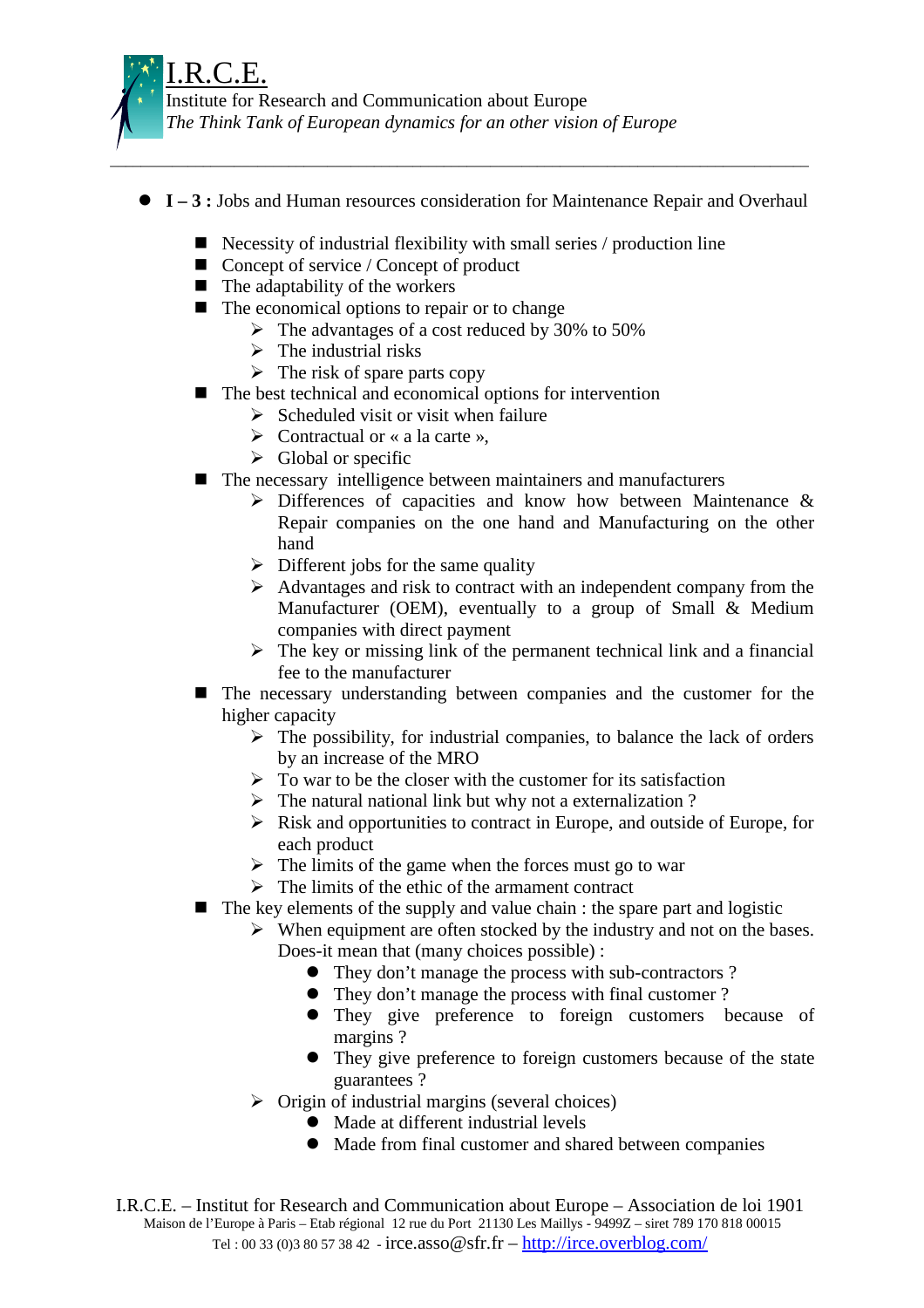

- \_\_\_\_\_\_\_\_\_\_\_\_\_\_\_\_\_\_\_\_\_\_\_\_\_\_\_\_\_\_\_\_\_\_\_\_\_\_\_\_\_\_\_\_\_\_\_\_\_\_\_\_\_\_\_\_\_\_\_\_\_\_\_\_\_\_\_\_\_\_\_\_\_\_\_\_\_\_\_\_\_\_\_\_\_\_\_\_\_\_ Made from final customer and not shared between prime contractor and sub
	- **The false costs increase** 
		- $\triangleright$  Can we really consider that it is really a "take off" of the MRO costs? How is it possible when the number of equipment is decreasing? Which are the real reasons and unsaid reasons? How can we solve it?
		- $\triangleright$  Realities, common points and differences about the economical models between overseas actions and national management
		- $\triangleright$  The difficult attitude of risk sharing, working with open book, with objective cost, contract with bonus or malus.
	- **E** Psychological considerations : the military reluctance to use a second hand piece that belonged to an other one
	- The existing models
		- $\triangleright$  Particularity of the British process model
		- $\triangleright$  Particularity of the German cooperation model
		- $\triangleright$  Particularity of the mixed French model
		- $\triangleright$  Particularity of the US model
		- $\triangleright$  The other models (Eastern Europe, ...)
		- $\triangleright$  The prefered model in Europe
		- $\triangleright$  Is necessary to have only one model? Exercise of segmentation by consistent groups through Europe

## **I – 4 : The global comparison between public and private MRO solutions**

- Risk and advantage to give all or part of the MRO process to the private industry
- Risk and advantage to externalize all or part of the logistic
- Costs and timeframes for repair and overhaul
- Adaptability to the lifetime of the equipement and small series
- Adaptability to the configuration management
- Reactivity and intervention performance
- **Productivity and quality**
- Safety, risk sharing and public service
- **I** Identity
- $\bullet$  I 5 : Connections with economical and organization theories
	- Micro et macro economics approaches
	- Political and international approaches
	- Scale optimization (Arrow-...)
	- **Borders of the firm and activity**
	- **The Nash balance**
	- The Berne's Theory of Organization
- I.R.C.E. Institut for Research and Communication about Europe Association de loi 1901 Maison de l'Europe à Paris – Etab régional 12 rue du Port 21130 Les Maillys - 9499Z – siret 789 170 818 00015 Tel: 00 33 (0)3 80 57 38 42 - irce.asso $\circ$ sfr.fr – http://irce.overblog.com/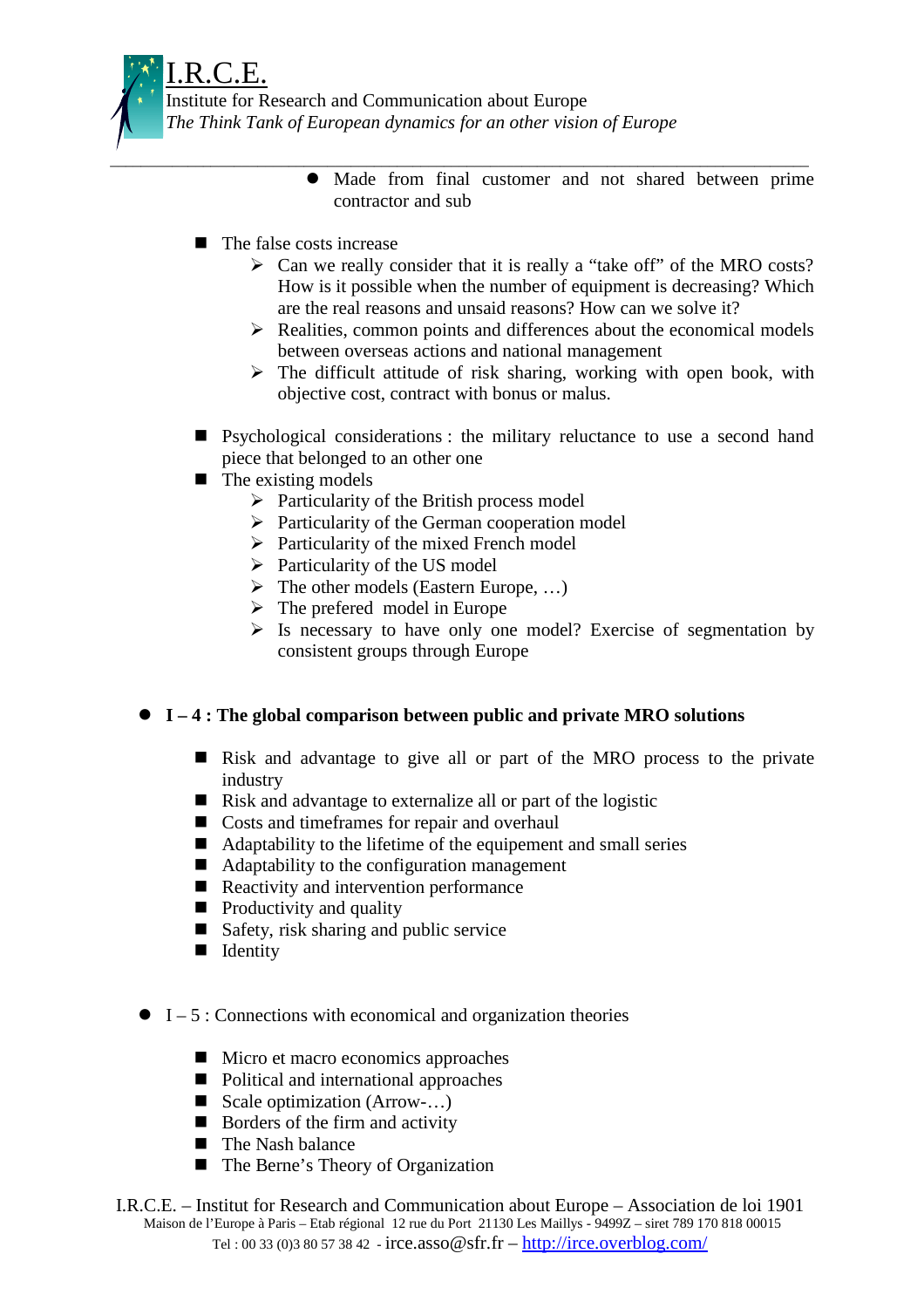## **II – WAYS OF OPTIMIZATION**

 **II – 1 : A global issue switched into a competitive advantage : to create a new opportunity of synergy for European defence industry et armed forces by common service and MRO**

\_\_\_\_\_\_\_\_\_\_\_\_\_\_\_\_\_\_\_\_\_\_\_\_\_\_\_\_\_\_\_\_\_\_\_\_\_\_\_\_\_\_\_\_\_\_\_\_\_\_\_\_\_\_\_\_\_\_\_\_\_\_\_\_\_\_\_\_\_\_\_\_\_\_\_\_\_\_\_\_\_\_\_\_\_\_\_\_\_\_

- $\blacksquare$  To be able and to learn to act together what ever the type of equipement and the battle field
- Use of « military industrial reservists » as a solution to solve the legal problem of civilian near the battlefield
- For the benefits of Europe but of other blocks of nations as well
- Valorization of the services more than only the product
- **Level effect towards other domain of harmonization**
- Best sharing and mutual consolidation of experiences
- **Improvement of public-private experiences**
- Creation of small factories with global know-how easely exportable oversea to limit the risk of logistic
- Setting-up of delivery agreement with customer states of European products to get spare parts near from the battlefield
- Consolidation of existing structures : OCCAR and European Defence Agency for manufacturing and after sale
- Improvement in taking advantage of and benefiting from NATO structures
- Creation of a « Buy European Act » for MRO
- Creation of country groups of coherence about habits, capacities and technical skills
- Restarting of the MAME (European Aeronautic Military Maintenance) club

## **II – 2 : Operationnal and organisational considerations**

- Creation of Rapid Intervention Logistic Units
- **E** Strategic and permanent Planting
- **Optimization of the logistic flow**
- Creation of a Centre of excellence for logistic simulation
- **Commun training**

## **II – 3 : standardization considerations**

- Natural harmonisation to the benefice of the MRO
- **Development of spare parts pools**
- Development and valorisation of OCCAR role for after sale programme management and MRO promotion

I.R.C.E. – Institut for Research and Communication about Europe – Association de loi 1901 Maison de l'Europe à Paris – Etab régional 12 rue du Port 21130 Les Maillys - 9499Z – siret 789 170 818 00015 Tel: 00 33 (0)3 80 57 38 42 - irce.asso $\circ$ sfr.fr – http://irce.overblog.com/